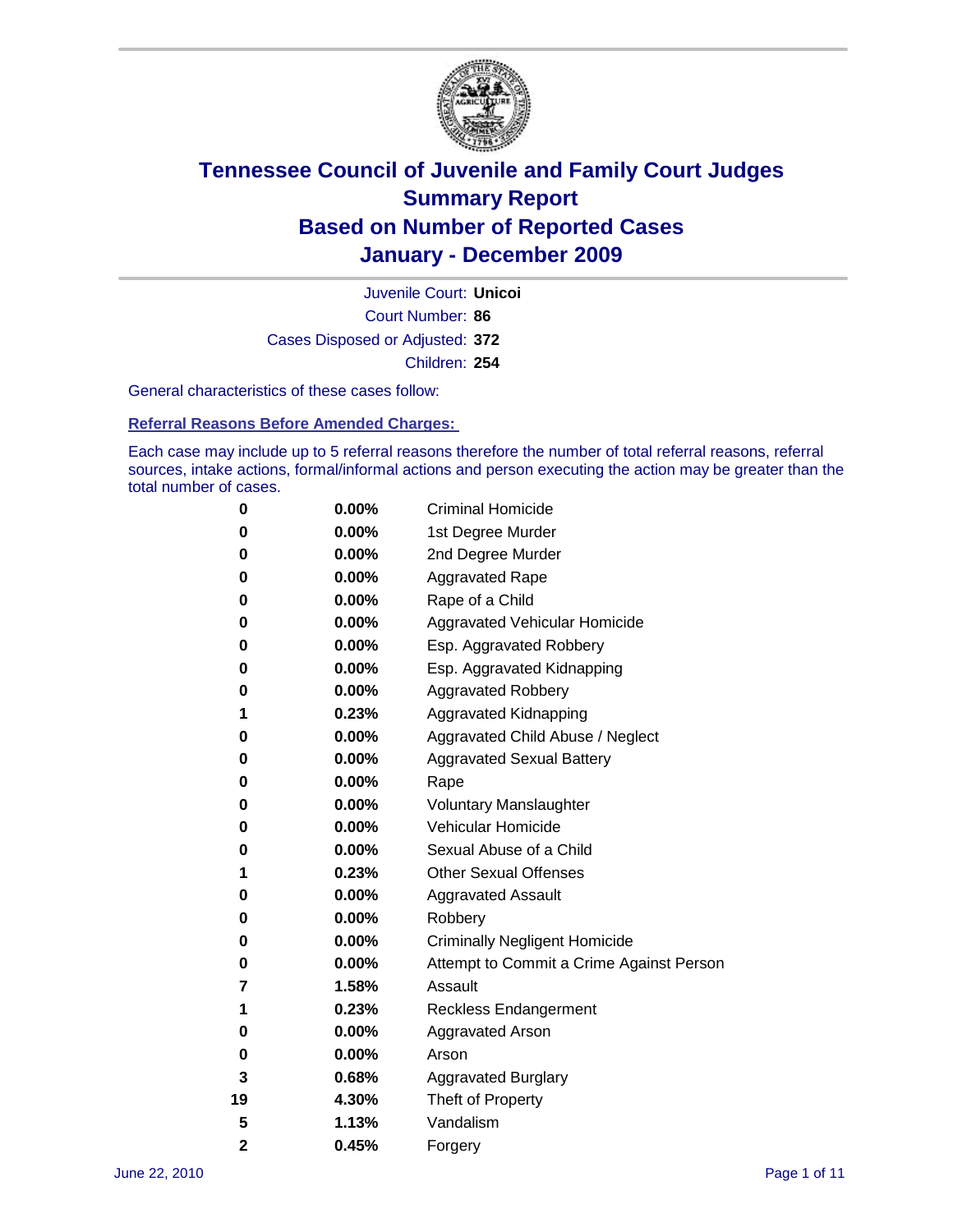

Court Number: **86** Juvenile Court: **Unicoi** Cases Disposed or Adjusted: **372** Children: **254**

#### **Referral Reasons Before Amended Charges:**

Each case may include up to 5 referral reasons therefore the number of total referral reasons, referral sources, intake actions, formal/informal actions and person executing the action may be greater than the total number of cases.

| 0  | 0.00%    | <b>Worthless Checks</b>                                     |
|----|----------|-------------------------------------------------------------|
| 0  | 0.00%    | Illegal Possession / Fraudulent Use of Credit / Debit Cards |
| 4  | 0.90%    | <b>Burglary</b>                                             |
| 0  | 0.00%    | Unauthorized Use of a Vehicle                               |
| 0  | $0.00\%$ | <b>Cruelty to Animals</b>                                   |
| 5  | 1.13%    | Sale of Controlled Substances                               |
| 11 | 2.49%    | <b>Other Drug Offenses</b>                                  |
| 7  | 1.58%    | <b>Possession of Controlled Substances</b>                  |
| 1  | 0.23%    | <b>Criminal Attempt</b>                                     |
| 1  | 0.23%    | Carrying Weapons on School Property                         |
| 1  | 0.23%    | Unlawful Carrying / Possession of a Weapon                  |
| 3  | 0.68%    | <b>Evading Arrest</b>                                       |
| 0  | $0.00\%$ | Escape                                                      |
| 1  | 0.23%    | Driving Under Influence (DUI)                               |
| 3  | 0.68%    | Possession / Consumption of Alcohol                         |
| 0  | $0.00\%$ | Resisting Stop, Frisk, Halt, Arrest or Search               |
| 3  | 0.68%    | <b>Aggravated Criminal Trespass</b>                         |
| 3  | 0.68%    | Harassment                                                  |
| 0  | 0.00%    | Failure to Appear                                           |
| 1  | 0.23%    | Filing a False Police Report                                |
| 0  | 0.00%    | Criminal Impersonation                                      |
| 7  | 1.58%    | <b>Disorderly Conduct</b>                                   |
| 3  | 0.68%    | <b>Criminal Trespass</b>                                    |
| 6  | 1.36%    | <b>Public Intoxication</b>                                  |
| 0  | 0.00%    | Gambling                                                    |
| 52 | 11.76%   | Traffic                                                     |
| 0  | 0.00%    | <b>Local Ordinances</b>                                     |
| 0  | 0.00%    | Violation of Wildlife Regulations                           |
| 1  | 0.23%    | Contempt of Court                                           |
| 43 | 9.73%    | Violation of Probation                                      |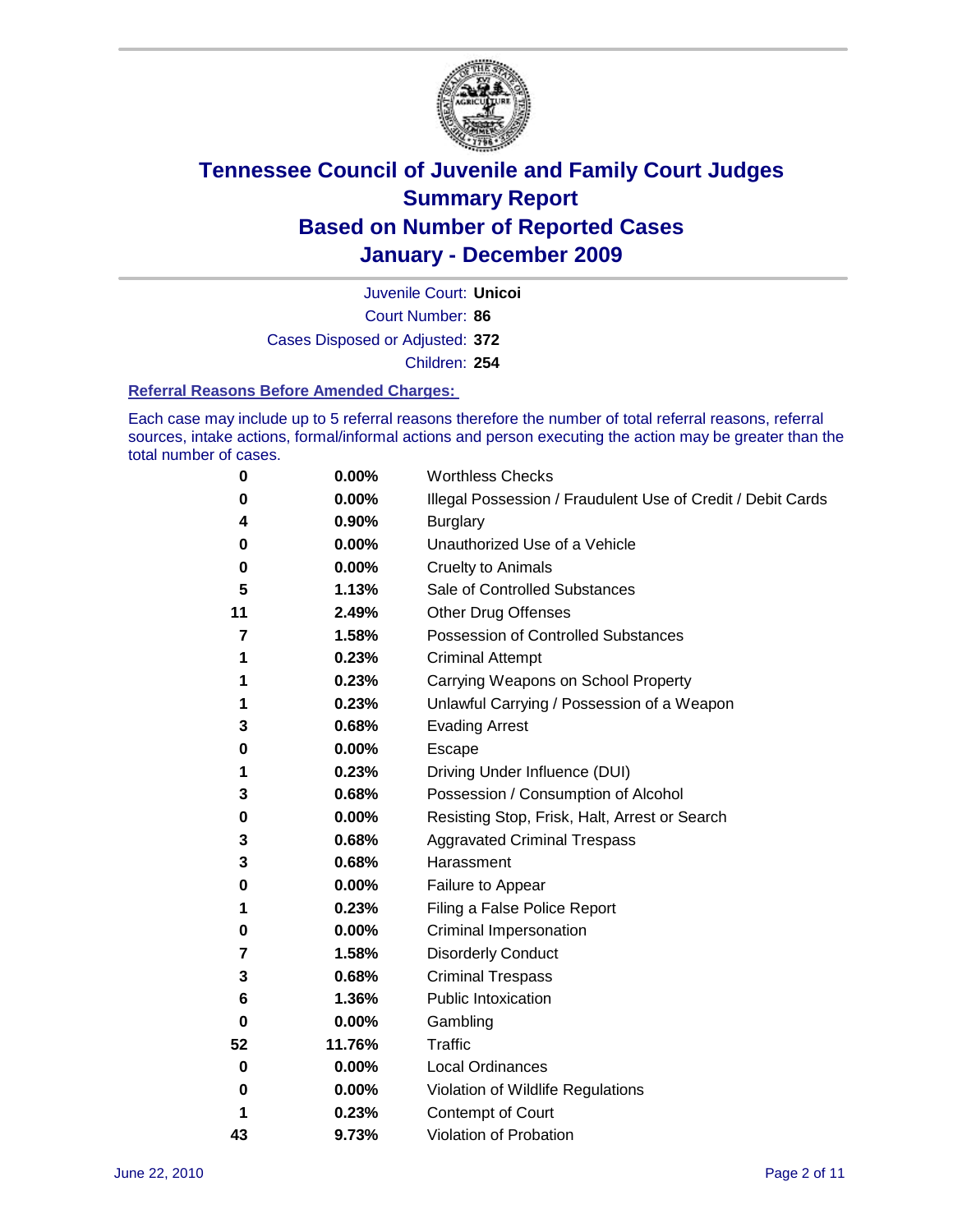

Court Number: **86** Juvenile Court: **Unicoi** Cases Disposed or Adjusted: **372** Children: **254**

#### **Referral Reasons Before Amended Charges:**

Each case may include up to 5 referral reasons therefore the number of total referral reasons, referral sources, intake actions, formal/informal actions and person executing the action may be greater than the total number of cases.

| 442         | 100.00%  | <b>Total Referrals</b>                 |
|-------------|----------|----------------------------------------|
| 11          | 2.49%    | Other                                  |
| 0           | 0.00%    | Consent to Marry                       |
| 0           | 0.00%    | <b>Request for Medical Treatment</b>   |
| 0           | 0.00%    | <b>Child Support</b>                   |
| 3           | 0.68%    | Paternity / Legitimation               |
| 6           | 1.36%    | Visitation                             |
| 57          | 12.90%   | Custody                                |
| 0           | 0.00%    | <b>Foster Care Review</b>              |
| 1           | 0.23%    | <b>Administrative Review</b>           |
| 0           | 0.00%    | <b>Judicial Review</b>                 |
| 0           | 0.00%    | Violation of Informal Adjustment       |
| 0           | 0.00%    | <b>Violation of Pretrial Diversion</b> |
| 3           | 0.68%    | <b>Termination of Parental Rights</b>  |
| 1           | 0.23%    | Dependency / Neglect                   |
| $\mathbf 0$ | 0.00%    | <b>Physically Abused Child</b>         |
| 0           | 0.00%    | <b>Sexually Abused Child</b>           |
| 8           | 1.81%    | <b>Violation of Curfew</b>             |
| 5           | 1.13%    | Violation of a Valid Court Order       |
| 47          | 10.63%   | Possession of Tobacco Products         |
| $\bf{0}$    | $0.00\%$ | Out-of-State Runaway                   |
| $\mathbf 2$ | 0.45%    | In-State Runaway                       |
| 76          | 17.19%   | Unruly Behavior<br>Truancy             |
| 27          | 6.11%    |                                        |
| $\bf{0}$    | 0.00%    | Violation of Aftercare                 |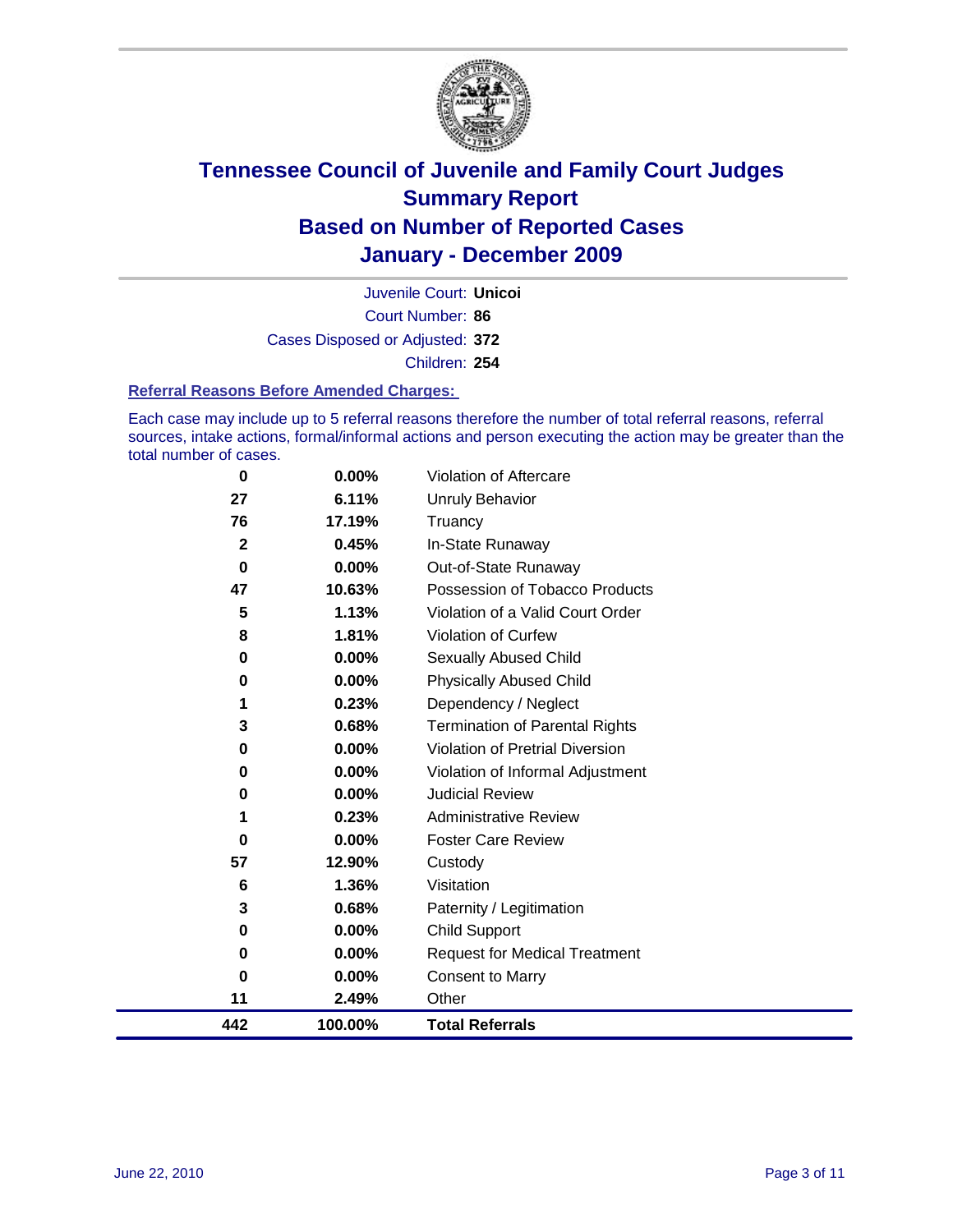

|                            | Juvenile Court: Unicoi          |                                   |  |  |
|----------------------------|---------------------------------|-----------------------------------|--|--|
|                            | Court Number: 86                |                                   |  |  |
|                            | Cases Disposed or Adjusted: 372 |                                   |  |  |
|                            |                                 | Children: 254                     |  |  |
| <b>Referral Sources: 1</b> |                                 |                                   |  |  |
| 273                        | 61.76%                          | <b>Law Enforcement</b>            |  |  |
| 33                         | 7.47%                           | Parents                           |  |  |
| 32                         | 7.24%                           | <b>Relatives</b>                  |  |  |
| $\bf{0}$                   | 0.00%                           | Self                              |  |  |
| 41                         | 9.28%                           | School                            |  |  |
| 0                          | 0.00%                           | <b>CSA</b>                        |  |  |
| 40                         | 9.05%                           | <b>DCS</b>                        |  |  |
| 9                          | 2.04%                           | Other State Department            |  |  |
| 0                          | 0.00%                           | <b>District Attorney's Office</b> |  |  |
| 0                          | 0.00%                           | <b>Court Staff</b>                |  |  |
| 0                          | 0.00%                           | Social Agency                     |  |  |
| 6                          | 1.36%                           | <b>Other Court</b>                |  |  |
| $\overline{2}$             | 0.45%                           | Victim                            |  |  |
| 0                          | 0.00%                           | Child & Parent                    |  |  |
| 0                          | 0.00%                           | Hospital                          |  |  |
| 0                          | 0.00%                           | <b>Unknown</b>                    |  |  |
| 6                          | 1.36%                           | Other                             |  |  |
| 442                        | 100.00%                         | <b>Total Referral Sources</b>     |  |  |

#### **Age of Child at Referral: 2**

| 86<br>68<br>0<br>$\bf{0}$ | 33.86%<br>26.77%<br>0.00%<br>0.00% | Ages 15 through 16<br>Ages 17 through 18<br>Ages 19 and Over<br><b>Unknown</b> |
|---------------------------|------------------------------------|--------------------------------------------------------------------------------|
|                           |                                    |                                                                                |
|                           |                                    |                                                                                |
|                           |                                    |                                                                                |
|                           |                                    |                                                                                |
| 41                        | 16.14%                             | Ages 13 through 14                                                             |
| 12                        | 4.72%                              | Ages 11 through 12                                                             |
| 47                        | 18.50%                             | Ages 10 and Under                                                              |
|                           |                                    |                                                                                |

<sup>1</sup> If different than number of Referral Reasons (442), verify accuracy of your court's data.

<sup>2</sup> One child could be counted in multiple categories, verify accuracy of your court's data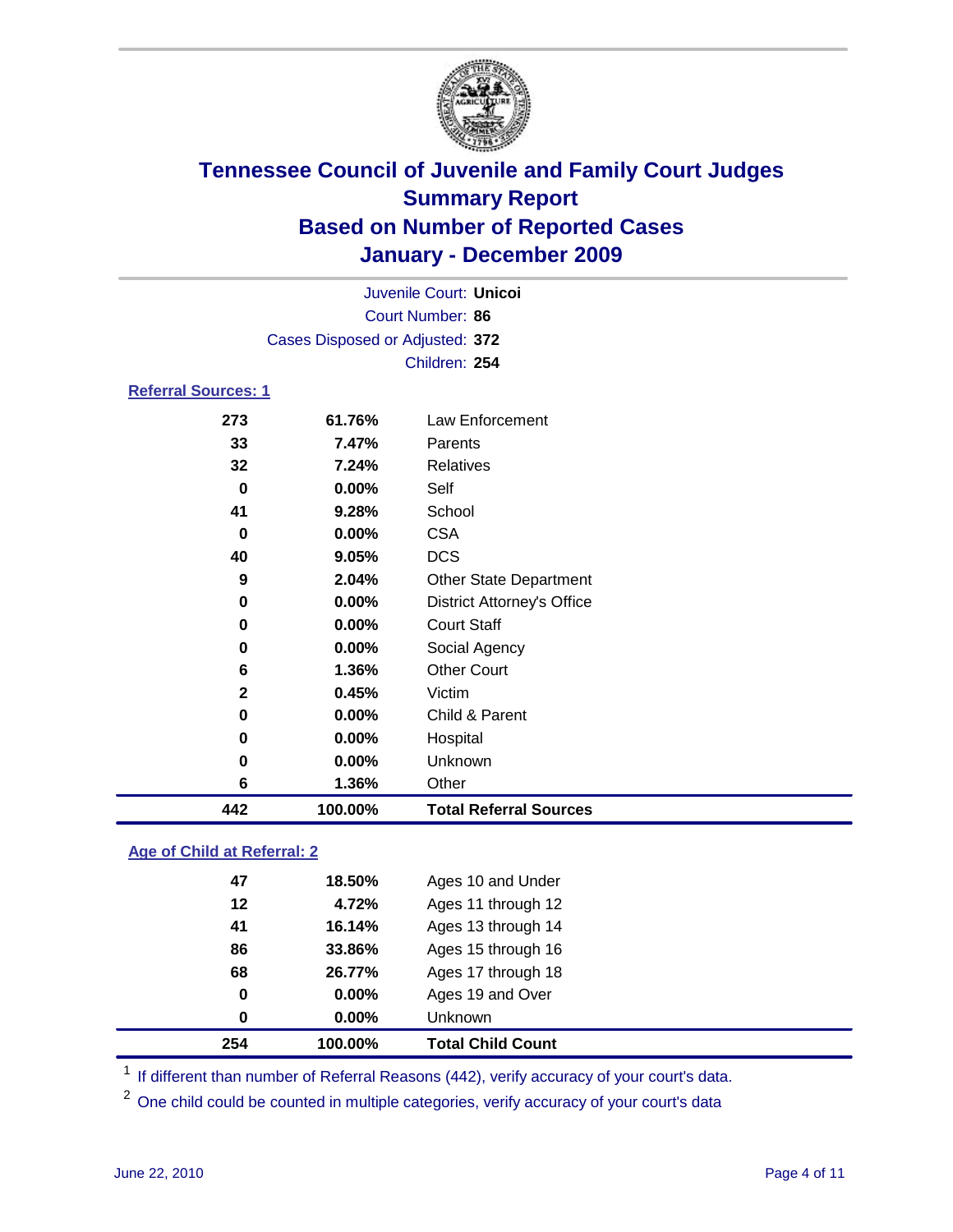

| Juvenile Court: Unicoi                  |                                 |                          |  |  |
|-----------------------------------------|---------------------------------|--------------------------|--|--|
| Court Number: 86                        |                                 |                          |  |  |
|                                         | Cases Disposed or Adjusted: 372 |                          |  |  |
|                                         |                                 | Children: 254            |  |  |
| Sex of Child: 1                         |                                 |                          |  |  |
| 137                                     | 53.94%                          | Male                     |  |  |
| 117                                     | 46.06%                          | Female                   |  |  |
| $\mathbf 0$                             | 0.00%                           | Unknown                  |  |  |
| 254                                     | 100.00%                         | <b>Total Child Count</b> |  |  |
| Race of Child: 1                        |                                 |                          |  |  |
| 240                                     | 94.49%                          | White                    |  |  |
| 0                                       | 0.00%                           | African American         |  |  |
| 0                                       | 0.00%                           | Native American          |  |  |
| $\mathbf 0$                             | 0.00%                           | Asian                    |  |  |
| 4                                       | 1.57%                           | Mixed                    |  |  |
| 10                                      | 3.94%                           | Unknown                  |  |  |
| 254                                     | 100.00%                         | <b>Total Child Count</b> |  |  |
| <b>Hispanic Origin: 1</b>               |                                 |                          |  |  |
| $\mathbf 0$                             | 0.00%                           | Yes                      |  |  |
| 254                                     | 100.00%                         | No                       |  |  |
| $\mathbf 0$                             | 0.00%                           | Unknown                  |  |  |
| 254                                     | 100.00%                         | <b>Total Child Count</b> |  |  |
| <b>School Enrollment of Children: 1</b> |                                 |                          |  |  |
| 111                                     | 43.70%                          | Yes                      |  |  |
| 1                                       | 0.39%                           | No                       |  |  |
| 142                                     | 55.91%                          | Unknown                  |  |  |
| 254                                     | 100.00%                         | <b>Total Child Count</b> |  |  |

One child could be counted in multiple categories, verify accuracy of your court's data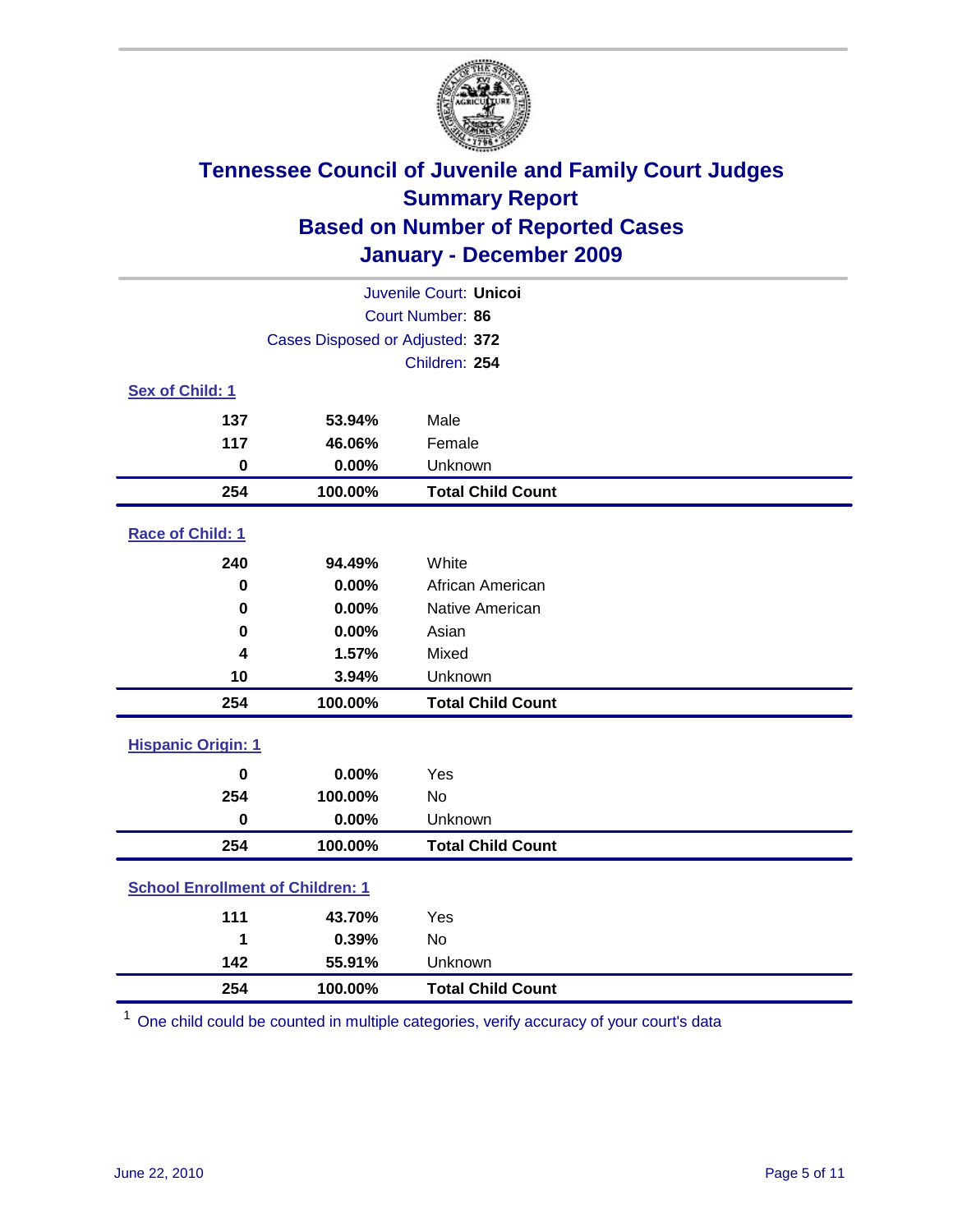

Court Number: **86** Juvenile Court: **Unicoi** Cases Disposed or Adjusted: **372** Children: **254**

#### **Living Arrangement of Child at Time of Referral: 1**

| 254 | 100.00%  | <b>Total Child Count</b>     |
|-----|----------|------------------------------|
| 8   | 3.15%    | Other                        |
| 0   | 0.00%    | Unknown                      |
| 0   | $0.00\%$ | Independent                  |
| 0   | $0.00\%$ | In an Institution            |
| 0   | $0.00\%$ | In a Residential Center      |
| 1   | 0.39%    | In a Group Home              |
| 1   | 0.39%    | With Foster Family           |
| 0   | 0.00%    | With Adoptive Parents        |
| 40  | 15.75%   | <b>With Relatives</b>        |
| 34  | 13.39%   | <b>With Father</b>           |
| 99  | 38.98%   | With Mother                  |
| 1   | 0.39%    | With Mother and Stepfather   |
| 0   | $0.00\%$ | With Father and Stepmother   |
| 70  | 27.56%   | With Both Biological Parents |
|     |          |                              |

#### **Type of Detention: 2**

| 372 | 100.00%  | <b>Total Detention Count</b> |  |
|-----|----------|------------------------------|--|
| 0   | 0.00%    | Other                        |  |
| 330 | 88.71%   | Does Not Apply               |  |
| 0   | $0.00\%$ | <b>Unknown</b>               |  |
| 0   | $0.00\%$ | Psychiatric Hospital         |  |
| 0   | 0.00%    | Jail - No Separation         |  |
| 0   | $0.00\%$ | Jail - Partial Separation    |  |
| 0   | $0.00\%$ | Jail - Complete Separation   |  |
| 41  | 11.02%   | Juvenile Detention Facility  |  |
| 1   | 0.27%    | Non-Secure Placement         |  |
|     |          |                              |  |

<sup>1</sup> One child could be counted in multiple categories, verify accuracy of your court's data

<sup>2</sup> If different than number of Cases (372) verify accuracy of your court's data.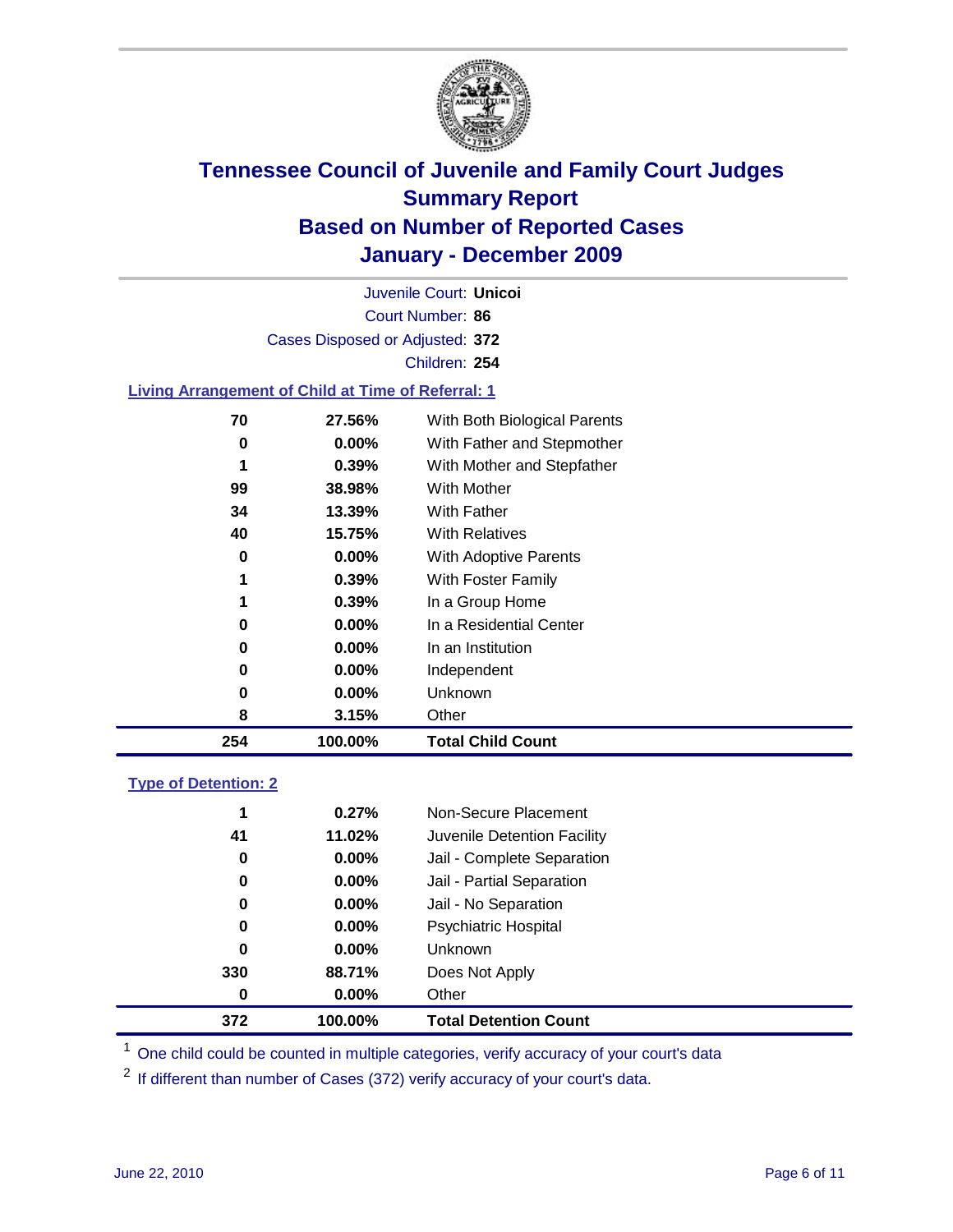

|                                                    | Juvenile Court: Unicoi          |                                      |  |  |  |
|----------------------------------------------------|---------------------------------|--------------------------------------|--|--|--|
|                                                    | Court Number: 86                |                                      |  |  |  |
|                                                    | Cases Disposed or Adjusted: 372 |                                      |  |  |  |
|                                                    | Children: 254                   |                                      |  |  |  |
| <b>Placement After Secure Detention Hearing: 1</b> |                                 |                                      |  |  |  |
| 31                                                 | 8.33%                           | Returned to Prior Living Arrangement |  |  |  |
| 5                                                  | 1.34%                           | Juvenile Detention Facility          |  |  |  |
| $\mathbf 0$                                        | 0.00%                           | Jail                                 |  |  |  |
| $\mathbf{2}$                                       | 0.54%                           | Shelter / Group Home                 |  |  |  |
| $\bf{0}$                                           | 0.00%                           | <b>Foster Family Home</b>            |  |  |  |
| 0                                                  | 0.00%                           | Psychiatric Hospital                 |  |  |  |
| 0                                                  | 0.00%                           | Unknown                              |  |  |  |
| 331                                                | 88.98%                          | Does Not Apply                       |  |  |  |
| 3                                                  | 0.81%                           | Other                                |  |  |  |
| 372                                                | 100.00%                         | <b>Total Placement Count</b>         |  |  |  |
| <b>Intake Actions: 2</b>                           |                                 |                                      |  |  |  |
| 442                                                | 100.00%                         | <b>Petition Filed</b>                |  |  |  |
| $\bf{0}$                                           | 0.00%                           | <b>Motion Filed</b>                  |  |  |  |
| $\bf{0}$                                           | 0.00%                           |                                      |  |  |  |
|                                                    |                                 | <b>Citation Processed</b>            |  |  |  |
| 0                                                  | 0.00%                           | Notification of Paternity Processed  |  |  |  |
| $\bf{0}$                                           | 0.00%                           | Scheduling of Judicial Review        |  |  |  |
| 0                                                  | 0.00%                           | Scheduling of Administrative Review  |  |  |  |
| 0                                                  | 0.00%                           | Scheduling of Foster Care Review     |  |  |  |
| 0                                                  | 0.00%                           | Unknown                              |  |  |  |
| 0                                                  | 0.00%                           | Does Not Apply                       |  |  |  |
| 0                                                  | 0.00%                           | Other                                |  |  |  |

<sup>1</sup> If different than number of Cases (372) verify accuracy of your court's data.

<sup>2</sup> If different than number of Referral Reasons (442), verify accuracy of your court's data.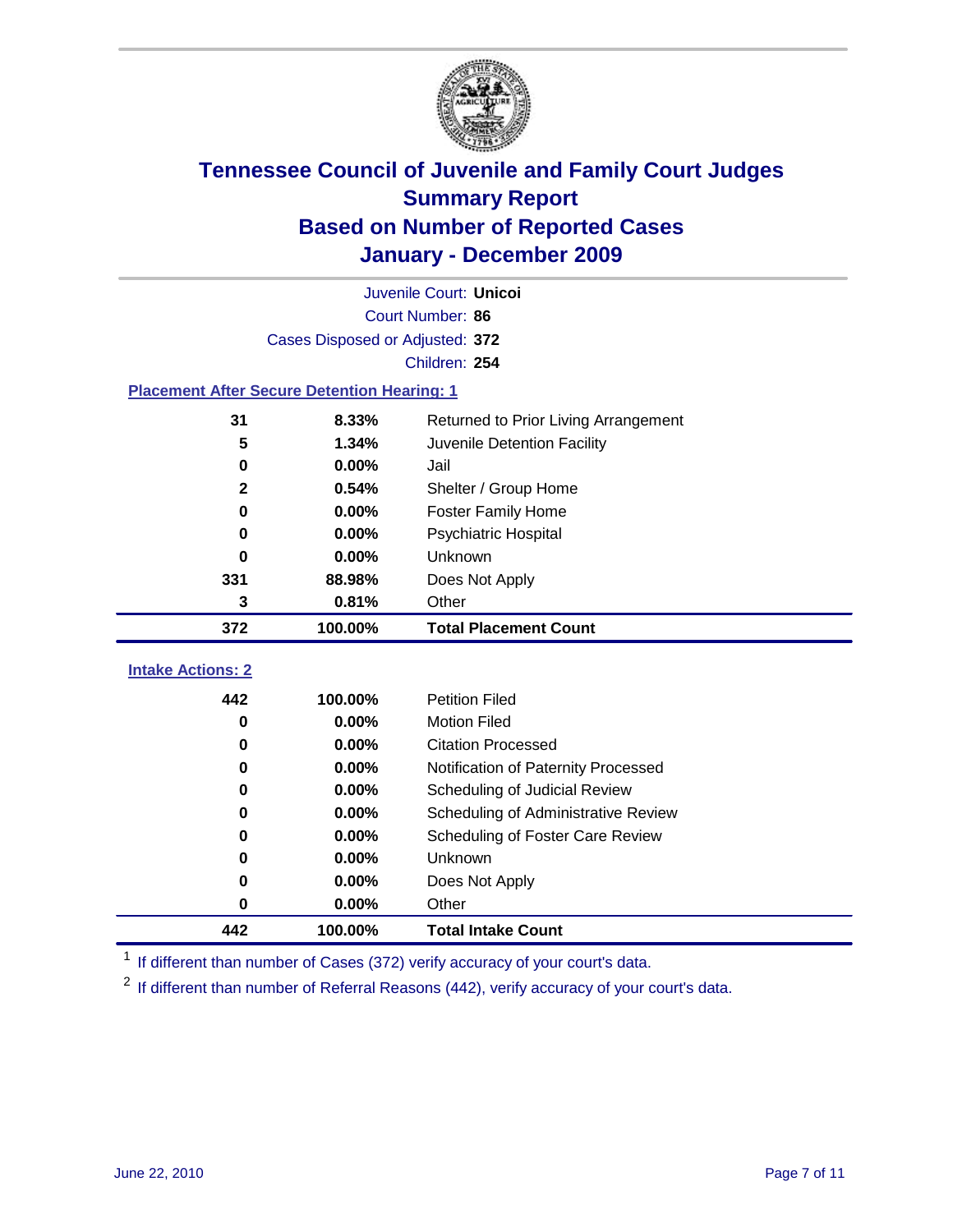

Court Number: **86** Juvenile Court: **Unicoi** Cases Disposed or Adjusted: **372** Children: **254**

#### **Last Grade Completed by Child: 1**

| 0            | 0.00%   | Too Young for School     |
|--------------|---------|--------------------------|
| 1            | 0.39%   | Preschool                |
| 2            | 0.79%   | Kindergarten             |
|              | 0.39%   | 1st Grade                |
| 3            | 1.18%   | 2nd Grade                |
| 4            | 1.57%   | 3rd Grade                |
| $\mathbf{2}$ | 0.79%   | 4th Grade                |
| 4            | 1.57%   | 5th Grade                |
| 7            | 2.76%   | 6th Grade                |
| 13           | 5.12%   | 7th Grade                |
| 12           | 4.72%   | 8th Grade                |
| 19           | 7.48%   | 9th Grade                |
| 20           | 7.87%   | 10th Grade               |
| 20           | 7.87%   | 11th Grade               |
| 9            | 3.54%   | 12th Grade               |
| 0            | 0.00%   | Non-Graded Special Ed    |
| 0            | 0.00%   | <b>GED</b>               |
| 0            | 0.00%   | Graduated                |
| 0            | 0.00%   | Never Attended School    |
| 137          | 53.94%  | Unknown                  |
| 0            | 0.00%   | Other                    |
| 254          | 100.00% | <b>Total Child Count</b> |
|              |         |                          |

### **Enrolled in Special Education: 1**

| 0   | $0.00\%$ | Yes                      |
|-----|----------|--------------------------|
| 254 | 100.00%  | No                       |
|     | $0.00\%$ | Unknown                  |
| 254 | 100.00%  | <b>Total Child Count</b> |

One child could be counted in multiple categories, verify accuracy of your court's data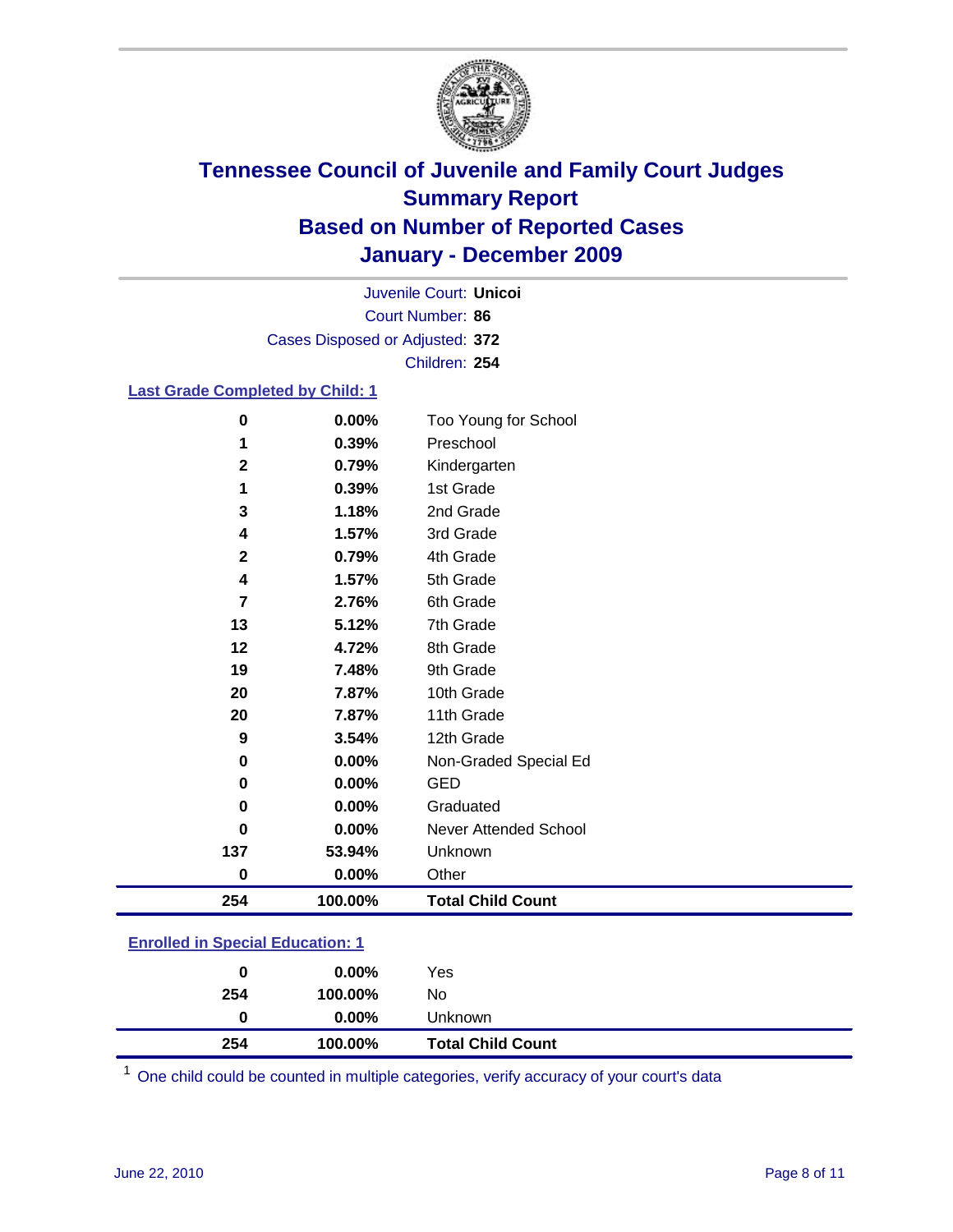

|     | Juvenile Court: Unicol          |                           |  |  |  |
|-----|---------------------------------|---------------------------|--|--|--|
|     |                                 | Court Number: 86          |  |  |  |
|     | Cases Disposed or Adjusted: 372 |                           |  |  |  |
|     |                                 | Children: 254             |  |  |  |
|     | <b>Action Executed By: 1</b>    |                           |  |  |  |
| 442 | 100.00%                         | Judge                     |  |  |  |
| 0   | 0.00%                           | Referee                   |  |  |  |
| 0   | 0.00%                           | <b>YSO</b>                |  |  |  |
| 0   | 0.00%                           | Other                     |  |  |  |
| 0   | 0.00%                           | Unknown                   |  |  |  |
| 442 | 100.00%                         | <b>Total Action Count</b> |  |  |  |

#### **Formal / Informal Actions: 1**

| 85           | 19.23%   | Dismissed                                        |
|--------------|----------|--------------------------------------------------|
|              | 0.23%    | Retired / Nolle Prosequi                         |
| 0            | $0.00\%$ | <b>Complaint Substantiated Delinquent</b>        |
| 253          | 57.24%   | <b>Complaint Substantiated Status Offender</b>   |
| 0            | 0.00%    | <b>Complaint Substantiated Dependent/Neglect</b> |
| 0            | 0.00%    | <b>Complaint Substantiated Abused</b>            |
| 0            | $0.00\%$ | <b>Complaint Substantiated Mentally III</b>      |
| $\mathbf{2}$ | 0.45%    | Informal Adjustment                              |
| $\mathbf{2}$ | 0.45%    | <b>Pretrial Diversion</b>                        |
| 8            | 1.81%    | <b>Transfer to Adult Court Hearing</b>           |
| 0            | $0.00\%$ | Charges Cleared by Transfer to Adult Court       |
| 8            | 1.81%    | Special Proceeding                               |
| 0            | $0.00\%$ | <b>Review Concluded</b>                          |
|              | 0.23%    | Case Held Open                                   |
| 82           | 18.55%   | Other                                            |
| 0            | 0.00%    | <b>Unknown</b>                                   |
| 442          | 100.00%  | <b>Total Action Count</b>                        |

<sup>1</sup> If different than number of Referral Reasons (442), verify accuracy of your court's data.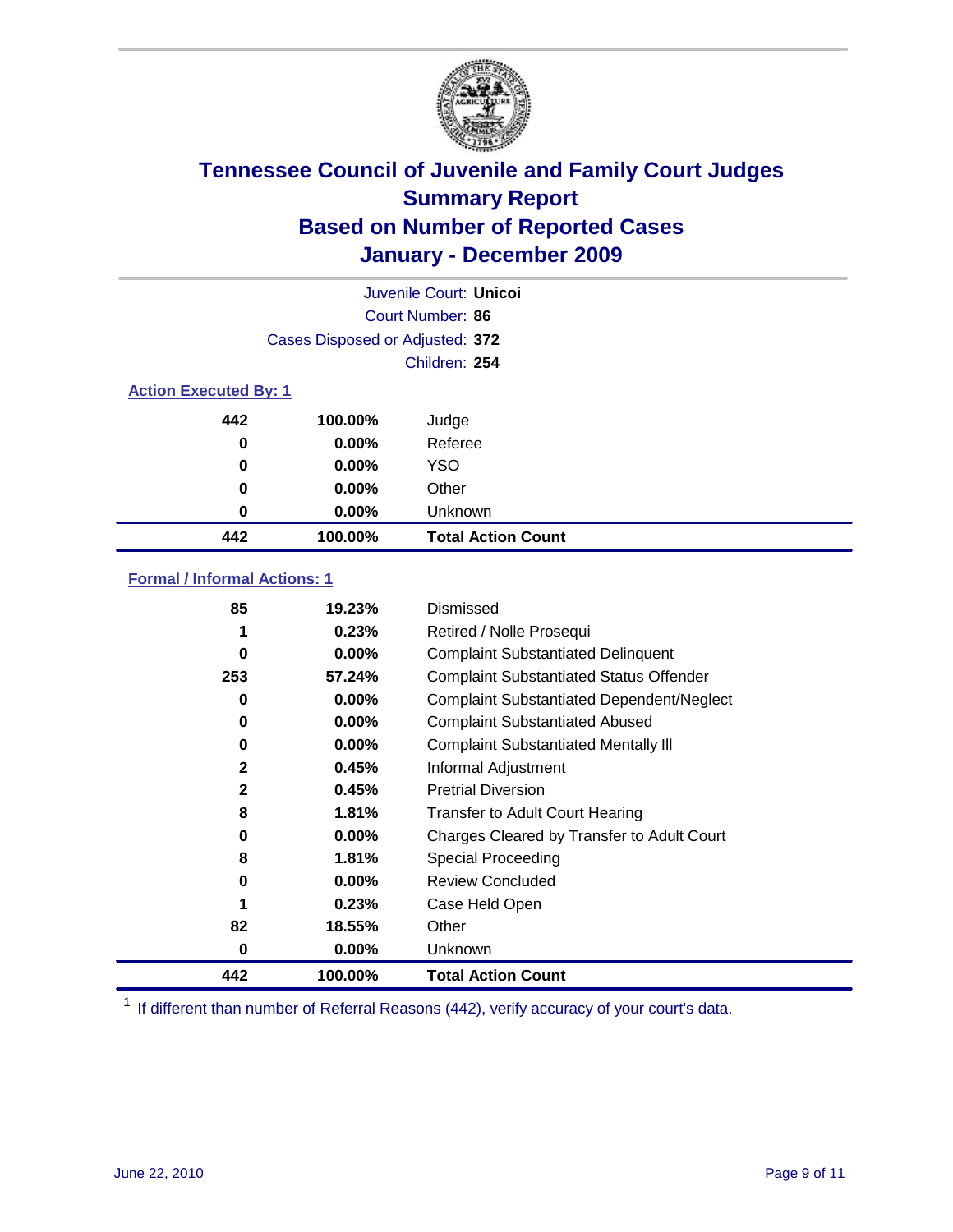

|                       |                                 | Juvenile Court: Unicoi                                |
|-----------------------|---------------------------------|-------------------------------------------------------|
|                       |                                 | Court Number: 86                                      |
|                       | Cases Disposed or Adjusted: 372 |                                                       |
|                       |                                 | Children: 254                                         |
| <b>Case Outcomes:</b> |                                 | There can be multiple outcomes for one child or case. |
| 83                    | 12.21%                          | <b>Case Dismissed</b>                                 |
| 2                     | 0.29%                           | Case Retired or Nolle Prosequi                        |
| 2                     | 0.29%                           | Warned / Counseled                                    |
| 0                     | 0.00%                           | Held Open For Review                                  |
| 1                     | 0.15%                           | Supervision / Probation to Juvenile Court             |
| 3                     | 0.44%                           | <b>Probation to Parents</b>                           |
| 1                     | 0.15%                           | Referral to Another Entity for Supervision / Service  |
| 0                     | 0.00%                           | Referred for Mental Health Counseling                 |
| 0                     | 0.00%                           | Referred for Alcohol and Drug Counseling              |
| 0                     | 0.00%                           | <b>Referred to Alternative School</b>                 |
| 0                     | 0.00%                           | Referred to Private Child Agency                      |
| 0                     | 0.00%                           | Referred to Defensive Driving School                  |
| 0                     | 0.00%                           | Referred to Alcohol Safety School                     |
| 0                     | 0.00%                           | Referred to Juvenile Court Education-Based Program    |
| 0                     | 0.00%                           | Driver's License Held Informally                      |
| 0                     | 0.00%                           | <b>Voluntary Placement with DMHMR</b>                 |
| 0                     | 0.00%                           | <b>Private Mental Health Placement</b>                |
| 0                     | 0.00%                           | <b>Private MR Placement</b>                           |
| 2                     | 0.29%                           | Placement with City/County Agency/Facility            |
| 0                     | 0.00%                           | Placement with Relative / Other Individual            |
| 106                   | 15.59%                          | Fine                                                  |
| 0                     | 0.00%                           | <b>Public Service</b>                                 |
| 7                     | 1.03%                           | Restitution                                           |
| 0                     | 0.00%                           | <b>Runaway Returned</b>                               |
| 2                     | 0.29%                           | No Contact Order                                      |
| 0                     | 0.00%                           | Injunction Other than No Contact Order                |
| 0                     | 0.00%                           | <b>House Arrest</b>                                   |
| 0                     | 0.00%                           | <b>Court Defined Curfew</b>                           |
| 0                     | 0.00%                           | Dismissed from Informal Adjustment                    |
| 0                     | 0.00%                           | <b>Dismissed from Pretrial Diversion</b>              |
| 0                     | 0.00%                           | Released from Probation                               |
| 3                     | 0.44%                           | <b>Transferred to Adult Court</b>                     |
| 0                     | 0.00%                           | <b>DMHMR Involuntary Commitment</b>                   |